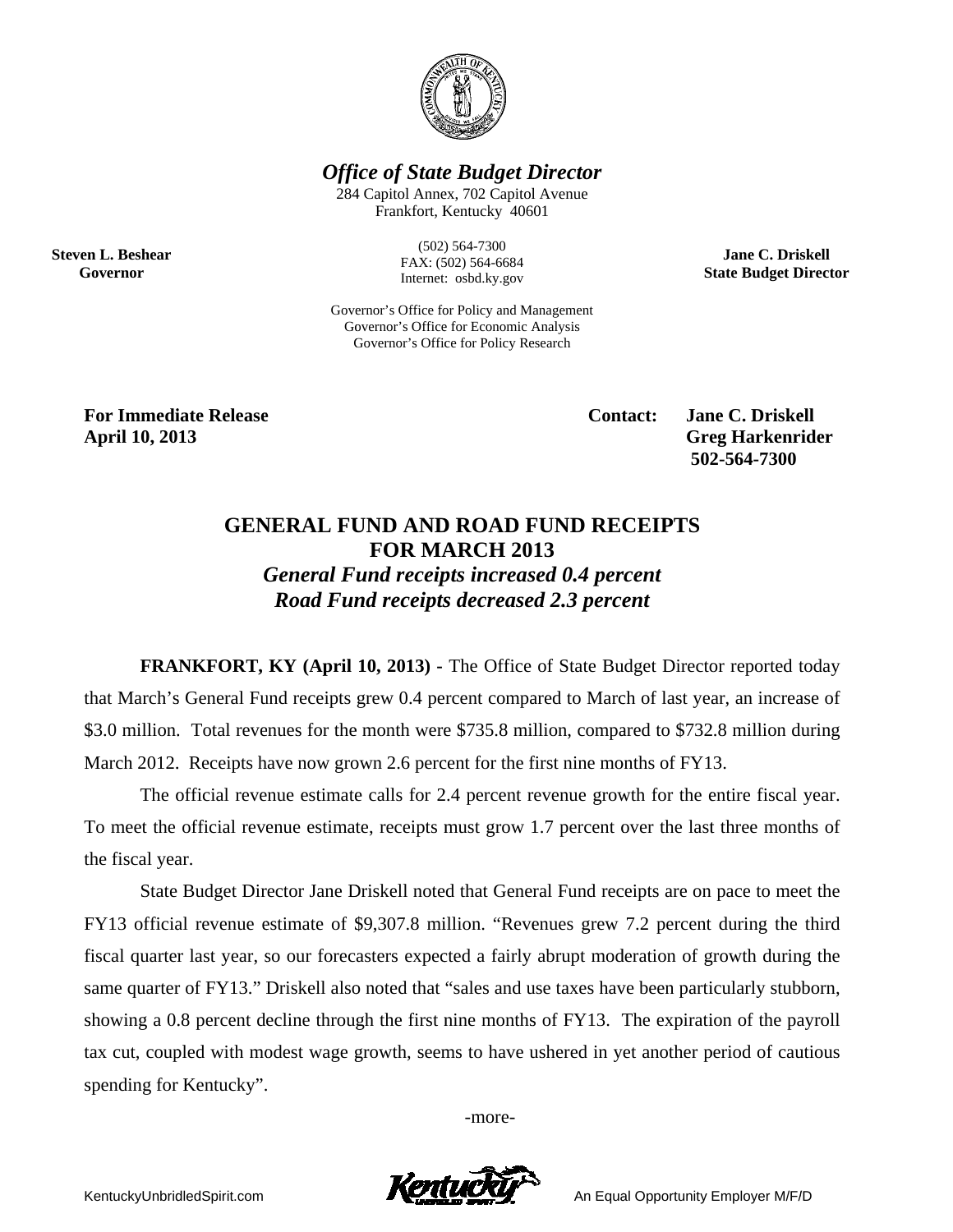Among the major accounts:

- Sales and use tax receipts decreased 5.5 percent for the month and have declined 0.8 percent year-to-date. The weakness in consumption taxes is being watched very closely as it tends to be a key indicator for state and local economies.
- Corporation income tax receipts grew 53.1 percent and have increased 12.7 percent for the fiscal year.
- Individual income tax collections fell 3.3 percent in March but have grown 5.7 percent through the first nine months of FY13. Both income taxes have helped ease the downward movement in the sales tax and the coal severance tax.
- Property tax collections decreased 16.5 percent but are up 6.3 percent year-to-date.
- Cigarette tax receipts fell 1.0 percent and have decreased 5.4 percent year-to-date.
- Coal severance tax receipts declined 29.1 percent in March and have decreased 24.9 percent through the first nine months of the fiscal year.

Road Fund receipts fell 2.3 percent in March 2013 with collections of \$114.3 million. Yearto-date receipts for FY13 have increased 2.6 percent. The official Road Fund revenue estimate calls for an increase in revenues of 3.9 percent for the fiscal year. Based on year-to-date tax collections, revenues must increase 7.4 percent for the remainder of the fiscal year to meet the official FY13 estimate of \$1,499.6 million. Among the accounts, motor fuels rose 2.6 percent, motor vehicle usage revenue increased 2.7 percent, and license and privilege receipts fell 28.4 percent.

-30-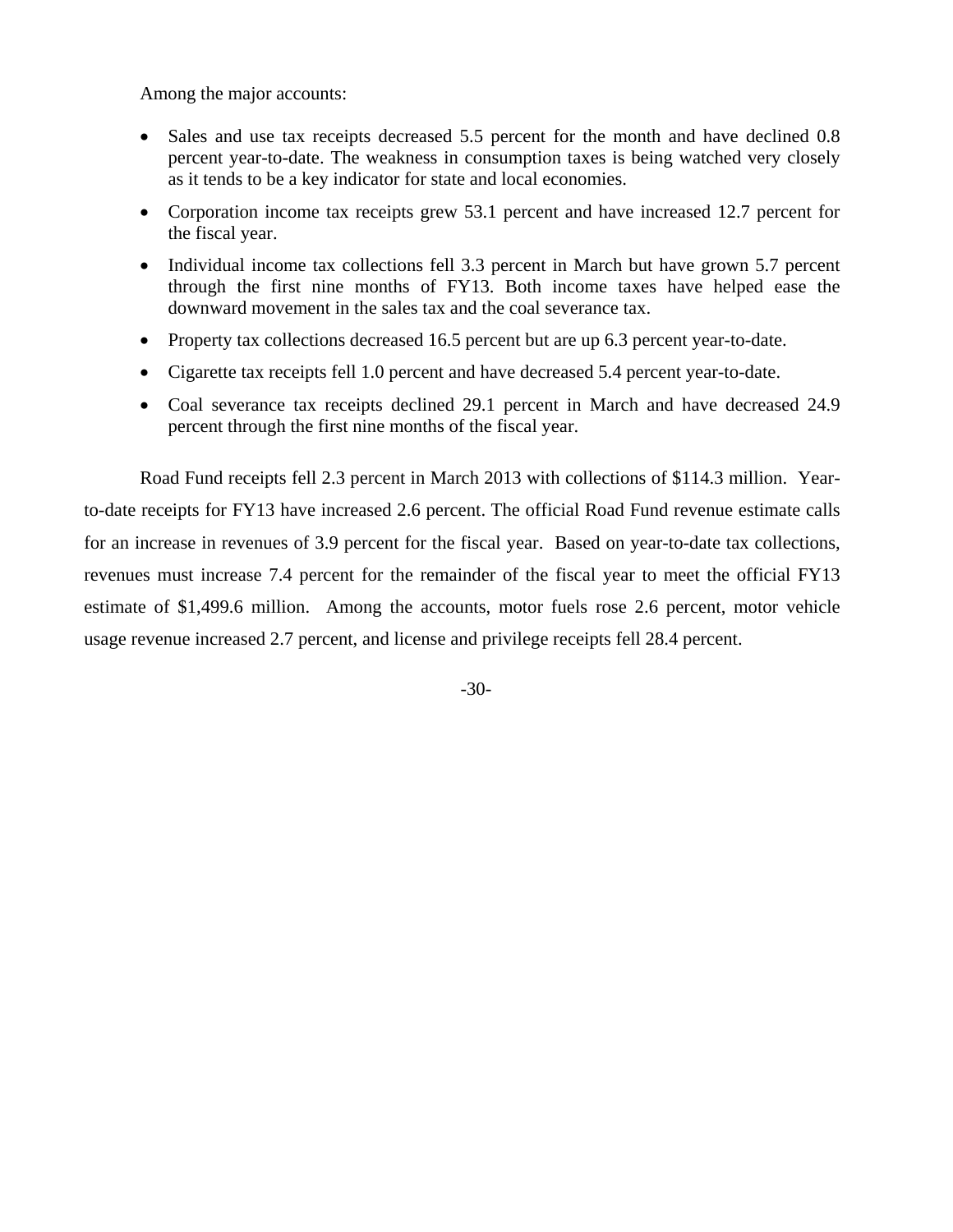## **KENTUCKY STATE GOVERNMENT REVENUE 1. GENERAL FUND REVENUE**

|                                                  |                                | <b>MARCH</b>                   |                  | <b>JULY THROUGH MARCH</b>          |                                    |                     |
|--------------------------------------------------|--------------------------------|--------------------------------|------------------|------------------------------------|------------------------------------|---------------------|
|                                                  | 2013                           | 2012                           | % Change         | FY 2013                            | FY 2012                            | % Change            |
| <b>TOTAL GENERAL FUND</b><br><b>Tax Receipts</b> | \$735,764,485<br>\$712,750,332 | \$732,789,025<br>\$710,551,535 | 0.4%<br>0.3%     | \$6,775,365,905<br>\$6,530,731,193 | \$6,601,473,199<br>\$6,377,995,392 | 2.6%<br>2.4%        |
| Sales and Gross Receipts                         | \$289,027,503                  | \$296,424,439                  | -2.5%            | \$2,679,819,665                    | \$2,697,468,116                    | $-0.7\%$            |
| <b>Beer Consumption</b>                          | 398,919                        | 464,710                        | -14.2%           | 4,534,682                          | 4,427,063                          | 2.4%                |
| <b>Beer Wholesale</b>                            | 3,042,891                      | 3,687,739                      | $-17.5%$         | 38,919,642                         | 39,167,918                         | $-0.6%$             |
| Cigarette                                        | 20,526,210                     | 20,733,373                     | $-1.0%$          | 175,382,917                        | 185,369,081                        | $-5.4%$             |
| <b>Distilled Spirits Case Sales</b>              | 8,362                          | 8,012                          | 4.4%             | 91,462                             | 87,221                             | ---                 |
| <b>Distilled Spirits Consumption</b>             | 801,801                        | 780,748                        | 2.7%             | 8,930,094                          | 8,459,555                          | 5.6%                |
| <b>Distilled Spirits Wholesale</b>               | 2,185,455                      | 2,023,595                      | 8.0%             | 23,570,796                         | 22,017,096                         | 7.1%                |
| Insurance Premium                                | 25,817,304                     | 19,391,818                     | 33.1%            | 95,076,701                         | 90,675,929                         | 4.9%                |
| Pari-Mutuel                                      | 206.785                        | 167,163                        | 23.7%            | 2.914.791                          | 1,729,470                          | 68.5%               |
| Race Track Admission                             | 1,755                          | 1,918                          | $-8.5%$          | 127,825                            | 158,348                            | $-19.3%$            |
| Sales and Use                                    | 227,616,418                    | 240,961,269                    | $-5.5%$          | 2,248,765,382                      | 2,267,516,164                      | $-0.8%$             |
| Wine Consumption                                 | 208,058                        | 211,585                        | $-1.7%$          | 2,154,769                          | 2,063,959                          | 4.4%                |
| Wine Wholesale                                   | 1,103,942                      | 1,056,057                      | 4.5%             | 11,189,819                         | 10,691,732                         | 4.7%                |
| <b>Telecommunications Tax</b>                    | 5,478,206                      | 5,196,741                      | 5.4%             | 52,044,202                         | 48,902,438                         | 6.4%                |
| <b>Other Tobacco Products</b>                    | 1,630,396                      | 1,737,958                      | $-6.2%$          | 16,101,674                         | 16,180,129                         | $-0.5%$             |
| Floor Stock Tax                                  | 1,001                          | 1,753                          | $-42.9%$         | 14,908                             | 22,013                             | $-32.3%$            |
| License and Privilege                            | \$141,085,797                  | \$128,167,701                  | 10.1%            | \$460,111,471                      | \$487.676.040                      | $-5.7%$             |
| Alc. Bev. License Suspension                     | 37.292                         | 27,180                         | 37.2%            | 295,417                            | 203,205                            | 45.4%               |
| Coal Severance                                   | 16,224,441                     | 22,892,007                     | $-29.1%$         | 174,872,562                        | 232,728,662                        | $-24.9%$            |
| <b>Corporation License</b>                       | 999                            | 303,021                        | $-99.7%$         | (523, 470)                         | 432,165                            | $-221.1%$           |
| <b>Corporation Organization</b>                  | 0                              | 1,470                          | $-100.0%$        | 88,287                             | 34,759                             | 154.0%              |
| <b>Occupational Licenses</b>                     | 14,814                         | 7,259                          | 104.1%           | 59,559                             | 69,332                             | $-14.1%$            |
| Oil Production                                   | 799,802                        | 1,233,240                      | $-35.1%$         | 7,857,329                          | 8,940,510                          | $-12.1%$            |
| Race Track License                               | 11,375                         | 3,500                          | 225.0%           | 208,086                            | 206,375                            | 0.8%                |
| <b>Bank Franchise Tax</b>                        | 88,008,386                     | 82,235,631                     | 7.0%             | 98,393,398                         | 92,593,333                         | 6.3%                |
| <b>Driver License Fees</b>                       | 56,041                         | 55,327                         | 1.3%             | 473,408                            | 455,847                            | 3.9%                |
| <b>Minerals Severance</b>                        | 612,701                        | (521, 258)                     | $---$<br>$-3.5%$ | 9,866,489                          | 10,309,604                         | $-4.3%$<br>$-42.8%$ |
| <b>Natural Gas Severance</b>                     | 1,583,574                      | 1,640,494                      |                  | 10,355,397                         | 18,107,180                         | 28.0%               |
| <b>Limited Liability Entity</b>                  | 33,736,372                     | 20,289,831                     | 66.3%            | 158,165,009                        | 123,595,069                        |                     |
| Income                                           | \$248,281,745                  | \$244,580,726                  | 1.5%             | \$2,810,955,209                    | \$2,645,369,085                    | 6.3%                |
| Corporation                                      | 31,903,798                     | 20,836,978                     | 53.1%            | 247,790,696                        | 219,792,035                        | 12.7%               |
| Individual                                       | 216,377,947                    | 223,743,748                    | $-3.3%$          | 2,563,164,513                      | 2,425,577,050                      | 5.7%                |
| Property                                         | \$28,080,444                   | \$33,623,669                   | $-16.5%$         | \$522,472,308                      | \$491,526,712                      | 6.3%                |
| <b>Building &amp; Loan Association</b>           | 0                              | 0                              | $\overline{a}$   | (15, 820)                          | (46, 134)                          | $---$               |
| General - Real                                   | 3,844,485                      | 3,980,047                      | $-3.4%$          | 252,095,110                        | 245, 173, 570                      | 2.8%                |
| General - Tangible                               | 14,331,268                     | 12,911,463                     | 11.0%            | 185, 167, 404                      | 172,138,170                        | 7.6%                |
| <b>Omitted &amp; Delinquent</b>                  | 4,910,242                      | 2,848,766                      | 72.4%            | 32,390,691                         | 15,869,622                         | 104.1%              |
| <b>Public Service</b>                            | 4,764,616                      | 13,607,773                     | $-65.0%$         | 51,474,266                         | 57,068,602                         | $-9.8%$             |
| Other                                            | 229,833                        | 275,620                        | $-16.6%$         | 1,360,658                          | 1,322,882                          | 2.9%                |
| Inheritance                                      | \$3,380,410                    | \$4,644,517                    | $-27.2%$         | \$29,406,310                       | \$30,501,011                       | $-3.6%$             |
| Miscellaneous                                    | \$2,894,433                    | \$3,110,482                    | -6.9%            | \$27,966,230                       | \$25.454.429                       | 9.9%                |
| <b>Legal Process</b>                             | 1,753,576                      | 1,961,449                      | $-10.6%$         | 14,760,733                         | 14,954,303                         | $-1.3\%$            |
| T. V. A. In Lieu Payments                        | 1,140,847                      | 1,134,988                      | 0.5%             | 13,177,925                         | 10,437,149                         | 26.3%               |
| Other                                            | 10                             | 14,045                         | $-99.9%$         | 27,572                             | 62,977                             | $-56.2%$            |
| <b>Nontax Receipts</b>                           | \$22,721,758                   | \$22,088,956                   | 2.9%             | \$241,817,608                      | \$221,270,519                      | 9.3%                |
| <b>Departmental Fees</b>                         | 2,731,803                      | 3,582,989                      | $-23.8%$         | 17,985,835                         | 18,975,361                         | $-5.2%$             |
| <b>PSC Assessment Fee</b>                        | 14,266                         | 0                              | ---              | 13,091,284                         | 5,437,974                          | 140.7%              |
| Fines & Forfeitures                              | 2,577,431                      | 2,717,984                      | $-5.2%$          | 21,767,510                         | 19,109,163                         | 13.9%               |
| Income on Investments                            | (31, 484)                      | 41,580                         |                  | 1,079,039                          | 561,711                            | 92.1%               |
| Lottery                                          | 18,000,000                     | 18,971,122                     | $-5.1%$          | 155,266,568                        | 155,971,122                        | $-0.5%$             |
| Sale of NO <sub>x</sub> Credits                  | 0                              | 0                              | ---              | 27.604                             | 20,000                             | 38.0%               |
| <b>Miscellaneous</b>                             | (570, 258)                     | (3,224,719)                    | ---              | 32,599,769                         | 21,195,188                         | 53.8%               |
| <b>Redeposit of State Funds</b>                  | \$292,396                      | \$148,534                      | 96.9%            | \$2,817,104                        | \$2,207,287                        | 27.6%               |